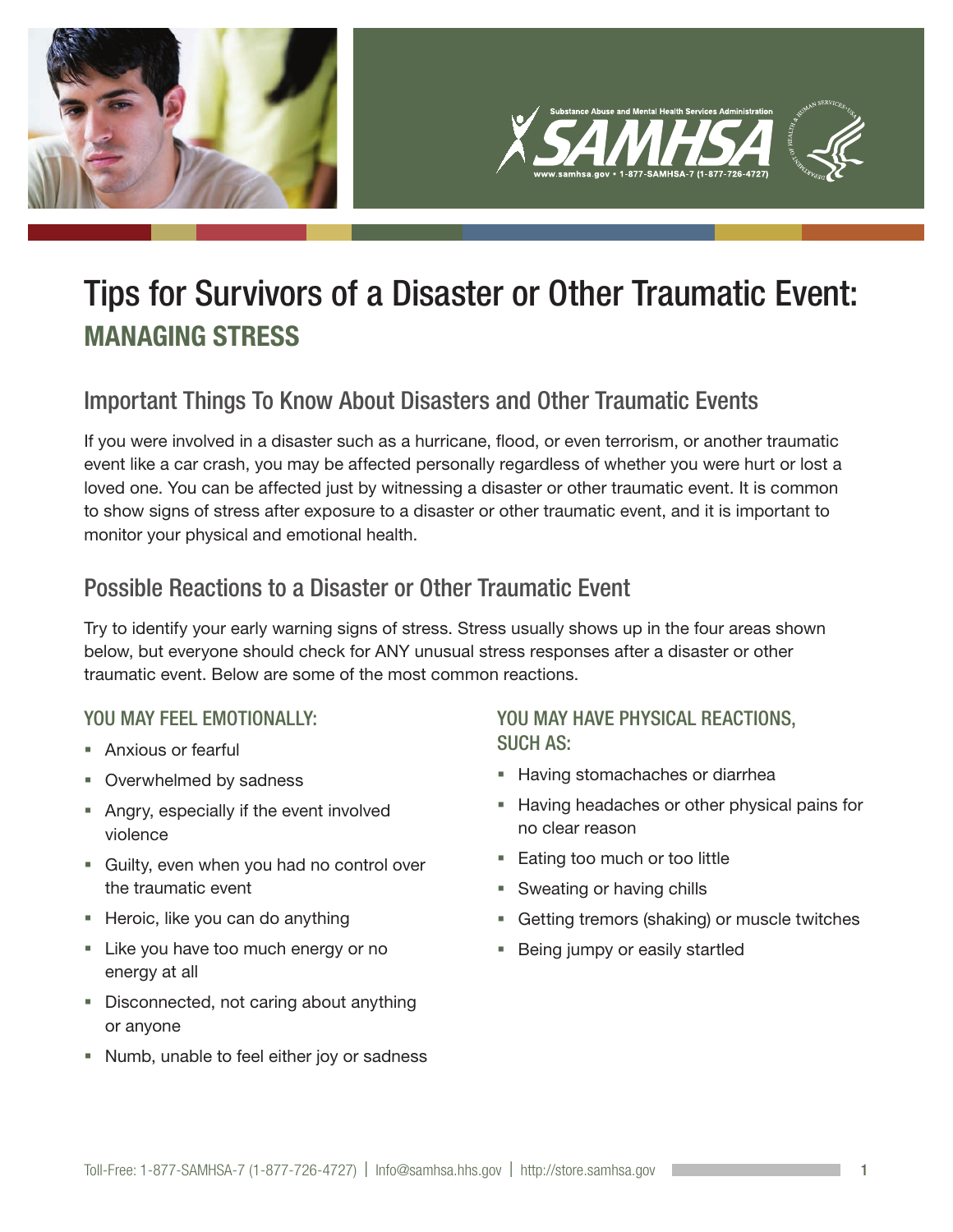

#### YOU MAY HAVE BEHAVIORAL REACTIONS, SUCH AS:

- **Having trouble falling asleep, staying asleep,** sleeping too much, or trouble relaxing
- Noticing an increase or decrease in your energy and activity levels
- **Feeling sad or crying frequently**
- **Using alcohol, tobacco, illegal drugs or even** prescription medication in an attempt to reduce distressing feelings or to forget
- **Having outbursts of anger, feeling really** irritated and blaming other people for everything
- **Having difficulty accepting help or** helping others
- Wanting to be alone most of the time and isolating yourself

### After the Event Managing Your Tasks

If you've been involved in a disaster or other traumatic event, a number of tasks likely require your attention fairly urgently. First, make sure you are not injured, as sometimes survivors don't realize they've been physically hurt until many hours later. If you realize you've been injured, seek medical treatment before you do anything else. If you need to find a safe place to stay, work on that task next. Make sure to let a family member or friend know where you are and how to reach you. Secure your identification and any other papers you may need, such as insurance, bank, property, and medical records. Completing one task at a time may help you feel like you are gaining back some control, so make a list of the most important things you need to do. Remember to be patient with yourself. Take deep breaths or gently stretch to calm yourself before you tackle each task. Plan to do something relaxing after working for a while.

#### YOU MAY EXPERIENCE PROBLEMS IN YOUR THINKING, SUCH AS:

- **Having trouble remembering things**
- a. Having trouble thinking clearly and concentrating
- **Feeling confused**
- Worrying a lot
- Having difficulty making decisions
- a. Having difficulty talking about what happened or listening to others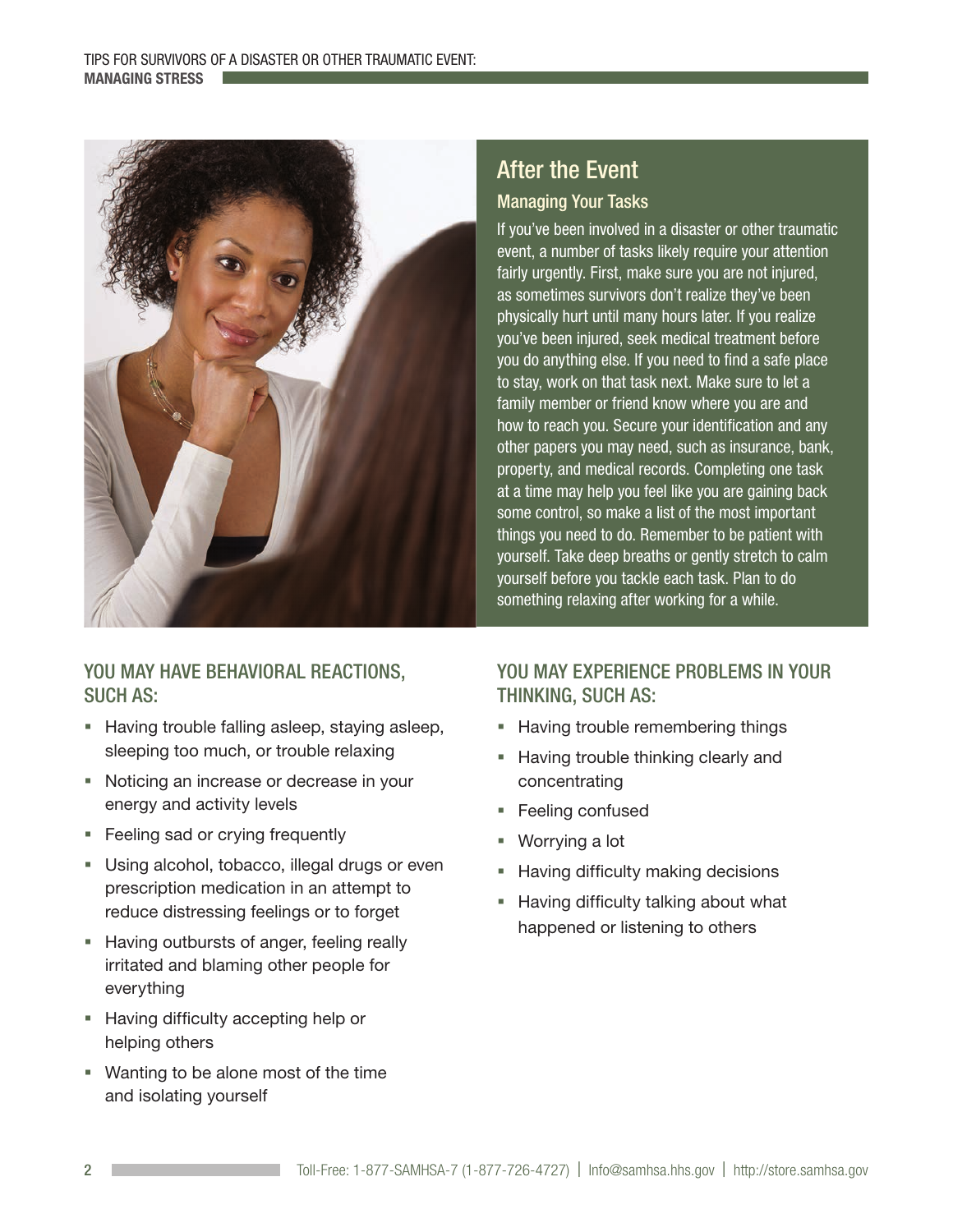## Practical Tips for Relieving Stress

These stress management activities seem to work well for most people. Use the ones that work for you.

Talk with others who understand and accept how you feel. Reach out to a trusted friend, family member, or faith-based leader to explore what meaning the event may have for you. Connect with other survivors of the disaster or other traumatic events and share your experience.

**Body movement** helps to get rid of the buildup of extra stress hormones. Exercise once daily or in smaller amounts throughout the day. Be careful not to lift heavy weights. You can damage your muscles if you have too much adrenaline in your system. If you don't like exercise, do something simple, like taking a walk, gently stretching, or meditating.

Take deep breaths. Most people can benefit from taking several deep breaths often throughout the day. Deep breathing can move stress out of your body and help you to calm yourself. It can even help stop a panic attack.

**Listen to music.** Music is a way to help your body relax naturally. Play music timed to the breath or to your heartbeat. Create a relaxing playlist for yourself and listen to it often.

Pay attention to your physical self. Make sure to get enough sleep and rest each day. Don't leave resting for the weekend. Eat healthy meals and snacks and make sure to drink plenty of water. Avoid caffeine, tobacco, and alcohol, especially in large amounts. Their effects are multiplied under stress and can be harmful, just making things worse.



Use known coping skills. How did you handle past traumatic events like a car crash or the death of a loved one? What helped then (e.g., spent time with family, went to a support group meeting)? Try using those coping skills now.

## When Your Stress Is Getting the Best of You

Know that distressing feelings about a disaster or traumatic event usually fade over time (2–4 weeks after the event) as you get back to routines—and especially if you have engaged in some ways to help yourself. Try to use some of these tips several times a week.

If you or someone you care about continues to show signs of stress and you are becoming concerned about him or her, you may want to reach out for some extra help. Contact one of the **Helpful Resources** listed on the next page.